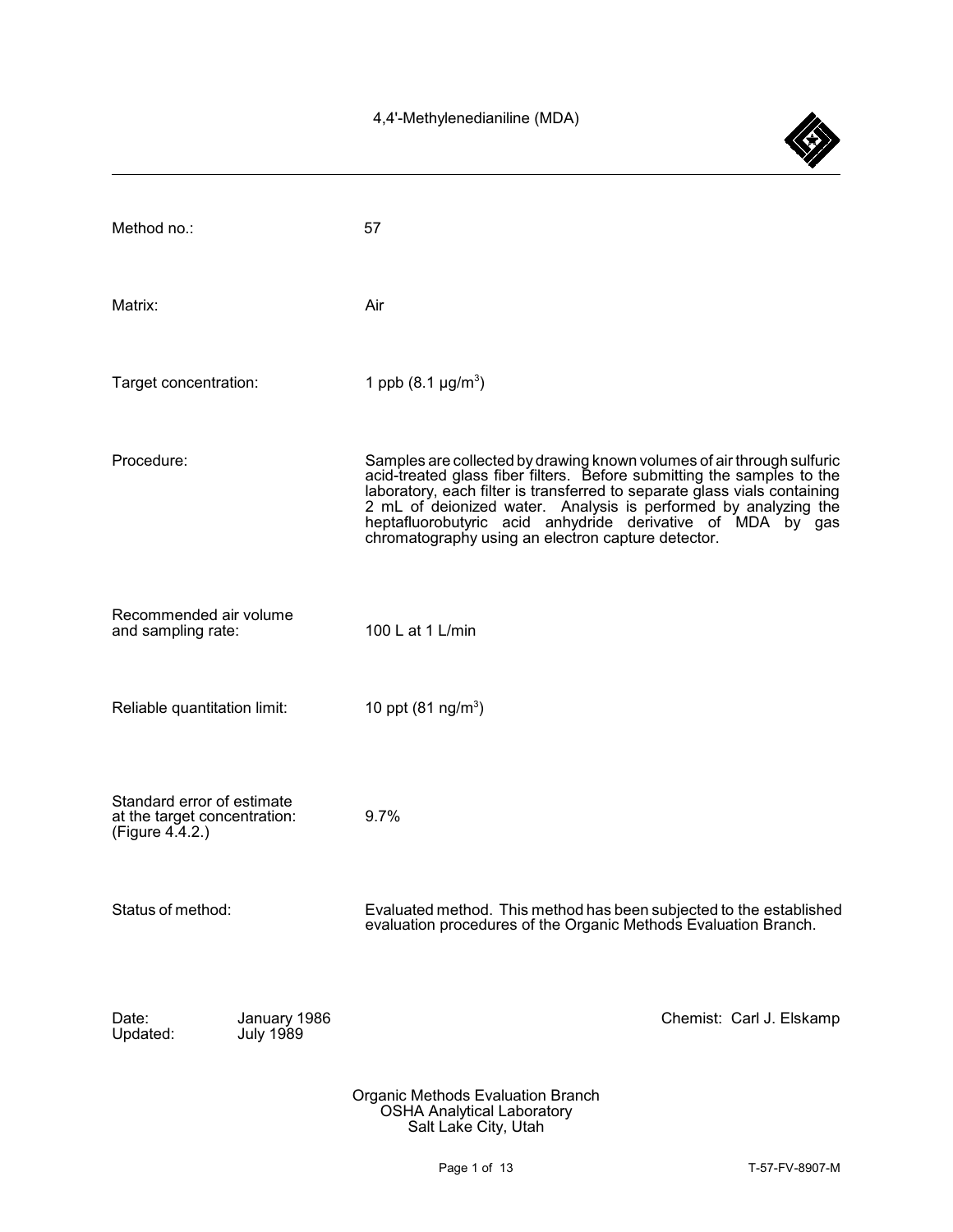# 1. General Discussion

# 1.1. Background

1.1.1. History

 There are several procedures in the literature for the determination of MDA in air. These include collection on silica gel coated with diethylamine and analysis by high-performance hydroxide and analysis by high-performance liquid chromatography (Ref. 5.2.), and acidified with sulfuric acid and analysis by high-performance liquid chromatography of liquid chromatography (Ref. 5.1.), collection in an impinger solution of ethanolic potassium collection in an impinger containing dilute hydrochloric acid and analysis of the heptafluorobutyric acid anhydride (HFAA) derivative by gas chromatography (GC) (Ref. 5.3.). NIOSH has proposed a procedure which involves collection on glass fiber filters acetylated MDA (Ref. 5.4.).

 Since impinger solutions are inconvenient to use in the field and silica gel tubes may not efficiently collect aerosols or dusts, the NIOSH filter method was evaluated. The analytical portion of this method was considered to have inadequate sensitivity for a target collected samples, the method was further modified by requiring that the filters be concentration of 1 ppb. Thus, the analysis scheme was modified to GC analysis of the HFAA derivative of MDA using an electron capture detector. To enhance stability of transferred to vials containing deionized water before shipment to the laboratory for analysis.

 Note: As a consequence of later evaluation tests done for toluidine, this method has been updated. The sampling device now consists of two acid-treated glass fiber filters pad in a two-piece cassette. Not only does this device offer several advantages as listed assembled in a three-piece cassette instead of a single acid-treated filter with a support in the toluidine method, it is now the common sampler for several aromatic amines.

 1.1.2. Toxic effects (This section is for information only and should not be taken as the basis of OSHA policy.)

 A bioassay study conducted by the National Toxicology Program indicated that the dihydrochloride salt of MDA is carcinogenic in both sexes of rats and mice. MDA significantly increased the incidence of cancer of the liver, thyroid gland, and hematopoietic system. There were also several other very rare tumors found. (Ref. 5.5.)

 Currently there is no OSHA PEL for MDA. Since there is strong evidence that MDA causes cancer (Ref. 5.5.), a target concentration of 1 ppb was chosen for this evaluation.

1.1.3. Potential workplace exposure (Ref. 5.6.)

 MDA is produced commercially by the acid catalyzed condensation reaction between aniline and formaldehyde. It is mainly used as an intermediate for production of spandex, etc. Only a small amount of MDA is actually isolated for production of isocyanates, which in turn are used to make polyurethane foams, elastomers, coatings, isocyanates.

 MDA is produced only by one company in the United States for sale purposes. The major high performance wire coatings (formed by reacting with trimellitic anhydride). Other uses application of isolated MDA is as an epoxy curative. It is also used in the preparation of include an antioxidant in rubber; a corrosion preventative for iron under highly acidic conditions; an antioxidant in lubricating oils; and an intermediate for dyes.

# 1.1.4. Physical properties (Ref. 5.6.)

| light brown crystals (oxidizes slowly in air resulting in darker |
|------------------------------------------------------------------|
|                                                                  |
|                                                                  |
|                                                                  |
|                                                                  |
|                                                                  |
|                                                                  |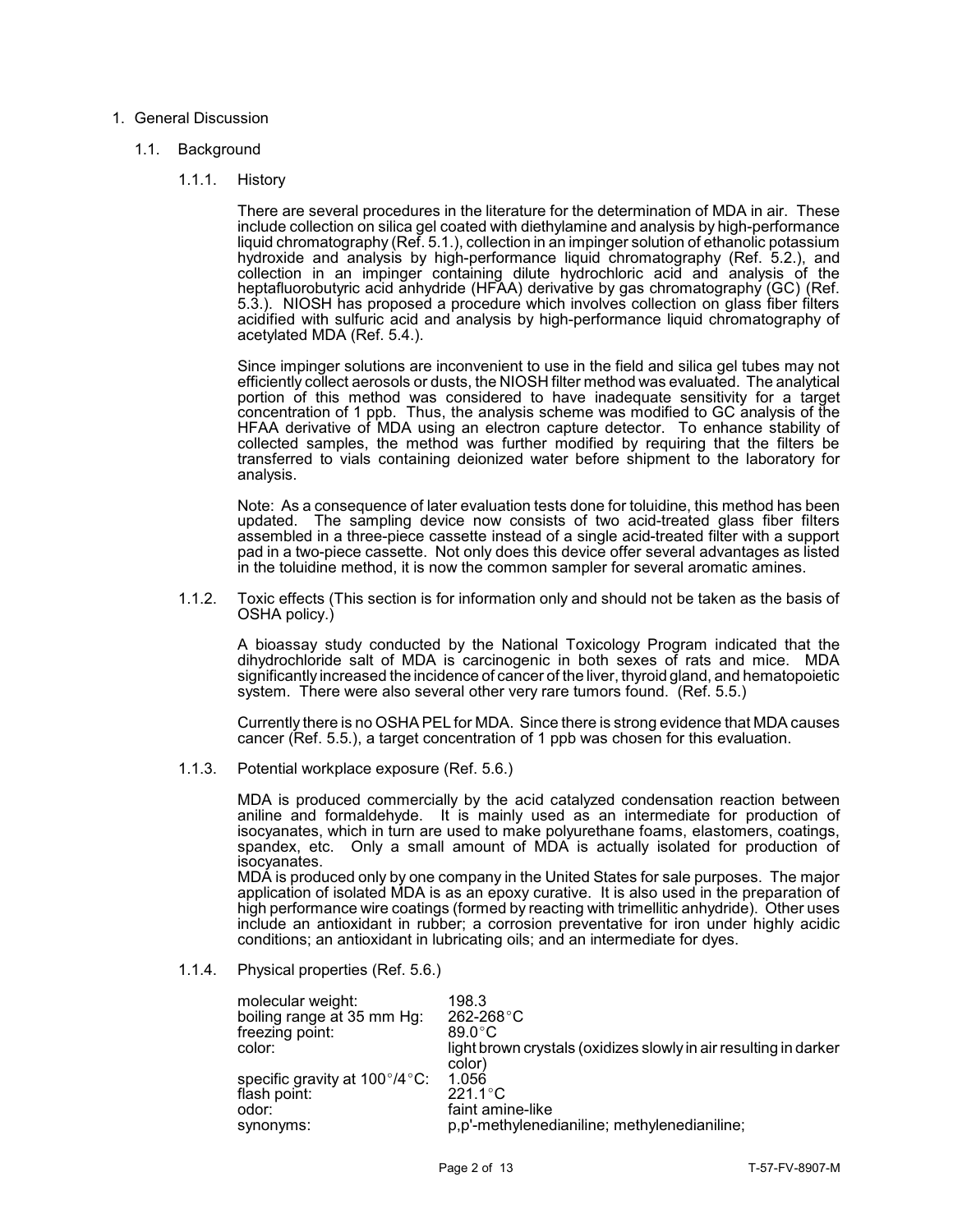4,4'-diaminodiphenylmethane; dianilinomethane; bis(4-aminophenyl)methane; 4,4'-methylenebisaniline; 4,4'methylenebisbenzeneamine; MDA; DADPM; DAPM<br>Figure 1.1.4. structural formula:

- ppb and ppt are referenced to 25 $^{\circ}$ C and 760 mm Hg. Although the derivative of MDA is analyzed, 1.2. Limit defining parameters (The analyte air concentrations listed throughout this method are based on an air volume of 100 L and a toluene extraction volume of 2.0 mL. Air concentrations listed in the equivalent mass of MDA is listed throughout the method.)
	- 1.2.1. Detection limit of the analytical procedure

 of analyte which gives a measurable response with the amounts of interferences present The detection limit of the analytical procedure is 3.2 pg per injection. This is the amount in analytical standards. (Section 4.1.)

1.2.2. Detection limit of the overall procedure

The detection limit of the overall procedure is 8.1 ng per sample (10 ppt or 81 ng/m<sup>3</sup>). This is the amount of MDA that can be spiked on a sample filter that when extracted, after 100 L of humid air were drawn through it, gives a measurable response in the presence of trace interferences. (Section 4.2.)

1.2.3. Reliable quantitation limit

The reliable quantitation limit is 8.1 ng per sample (10 ppt or 81 ng/m<sup>3</sup>). This is the smallest amount of MDA which can be quantitated within the requirements of a recovery of at least 75% and a precision (±1.96 SD) of ±25% or better. (Section 4.2.)

 optimization of the instrument for the smallest possible amount of analyte. When the target concentration of an analyte is exceptionally higher than these limits, they may not be The reliable quantitation limit and detection limits reported in the method are based upon attainable at the routine operating parameters.

1.2.4. Sensitivity

 The sensitivity of the analytical procedure over a concentration range representing 0.5 to units per µg/sample. This is determined by the slope of the calibration curve. (Section 4.3.) The sensitivity will vary with the particular instrument used in the analysis. 2 times the target concentration based on the recommended air volume is 699,800 area

1.2.5. Recovery

 The recovery of MDA from samples used in a 15-day storage test remained above 79% when the samples were stored in a closed drawer at ambient temperatures of 20 to 25 $^{\circ}$ C. (Section 4.4.) The recovery of MDA from the collection medium during storage must be 75% or greater.

1.2.6. Precision (analytical method only)

 The pooled coefficient of variation obtained from replicate determinations of analytical standards at 0.5, 1, and 2 times the target concentration is 0.030. (Section 4.3.)

1.2.7. Precision (overall procedure)

 4.4.) This includes an additional ±5% for sampling error. The overall procedure must The precision at the 95% confidence level for the 15-day storage test is  $\pm 18.9$ %. (Section provide results at the target concentration that are ±25% or better at the 95% confidence level.

1.2.8. Reproducibility

 Six samples, spiked by liquid injection, and a draft copy of this procedure were given to a storage at 2°C. The average recovery was 88.5% with a standard deviation of 7.3%. chemist unassociated with this evaluation. The samples were analyzed after 0.5 days of (Section 4.5.)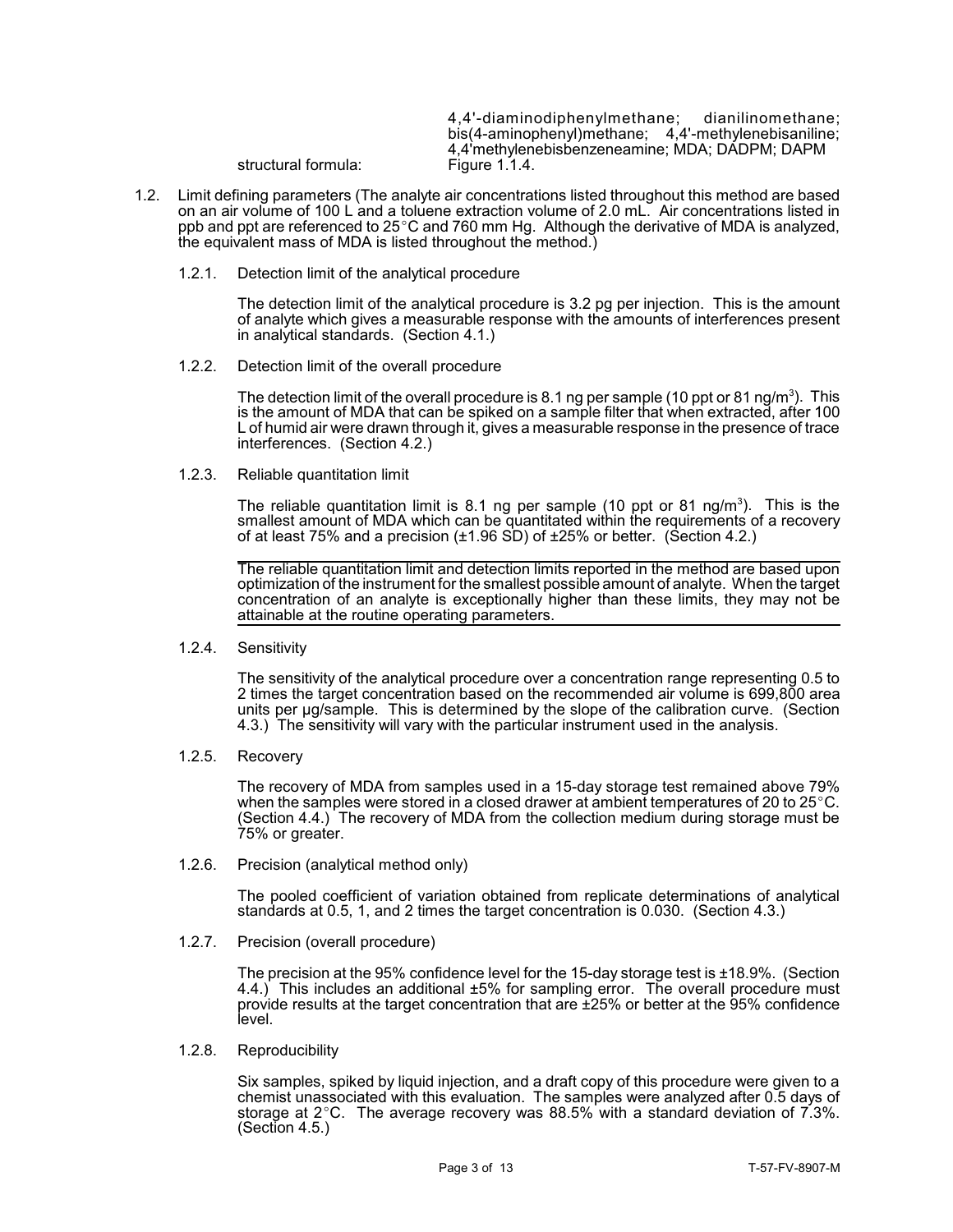# 1.3. Advantages

- 1.3.1. The acid-treated filter provides a convenient method for sampling.
- 1.3.2. The analysis is rapid, sensitive, and precise.
- 1.3.3. Samples are stable, even at ambient temperatures.
- 1.4. Disadvantages
	- 1.4.1. Sample filters must be transferred to vials containing water before being submitted to the laboratory for analysis.
	- 1.4.2. Methylene bisphenyl isocyanate (MDI) appears to be a positive interference.

# 2. Sampling Procedure

- 2.1. Apparatus
	- 2.1.1. Samples are collected by use of a personal sampling pump that can be calibrated within ±5% of the recommended flow rate with the sampling filter in line.
	- treated 37-mm Gelman type A/E glass fiber filters contained in a three-piece cassette. The ľ three-piece 37-mm polystyrene cassettes without support pads. The front filter is 2.1.2. Samples are collected closed-face using a sampling device consisting of two sulfuric-acid filters are prepared by soaking each filter with 0.5 mL of 0.26 N sulfuric acid. (0.26 N Sulfuric acid can be prepared by diluting 1.5 mL of 36 N sulfuric acid to 200 mL with deionized water.) The filters are dried in an oven at 100 $^{\circ}$ C for 1 h and then assembled into separated from the back filter by a polystyrene spacer. The cassettes are sealed with shrink bands and the ends are plugged with plastic plugs.
	- 2.1.3. After sampling, the filters are carefully removed from the cassettes and individually be tightly sealed. The water can be added before or after the filters are transferred. The vials must be sealable and capable of holding at least 7 mL of liquid. Small glass transferred to small vials containing approximately 2 mL of deionized water. The vials must scintillation vials with caps containing Teflon liners are recommended.

# 2.2. Reagents

Deionized water is needed for addition to the vials in 2.1.3.

- 2.3. Sampling technique
	- 2.3.1. Immediately before sampling, remove the plastic plugs from the filter cassettes. (closed-face sampling)
	- 2.3.2. Attach the cassette to the sampling pump with flexible tubing and place the cassette in the employee's breathing zone.
	- 2.3.3. After sampling, seal the cassettes with plastic plugs until the filters are transferred to the vials containing deionized water.
	- 2.3.4. At some convenient time within 10 h of sampling, transfer the sample filters to vials as in Section 2.1.3.
	- 2.3.5. Seal the small vials lengthwise with OSHA Form 21.
	- 2.3.6. Submit at least one blank filter with each sample set. Blanks should be handled in the same manner as samples, but no air is drawn through them.
	- 2.3.7. Record sample volumes (in liters of air) for each sample, along with any potential interferences.
- 2.4. Retention efficiency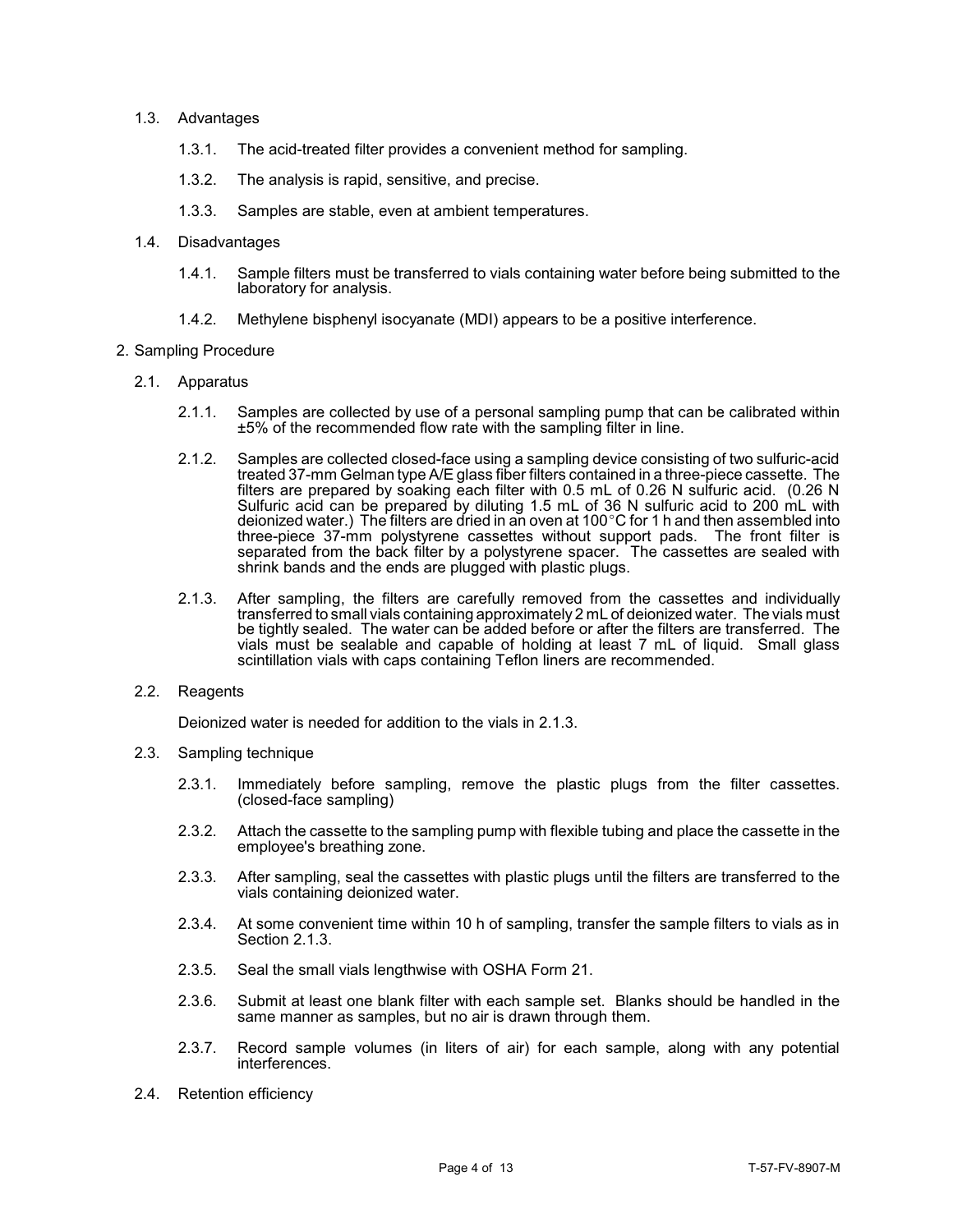Ì, A retention efficiency study was performed by drawing 100 L of air (80% relative humidity) at 1 L/min through sample filters that had been spiked with 0.814 µg of MDA. Blank acid-treated filters were used as backups in each cassette. The top filters were found to have an average of 91.8% of the spiked amount. There was no MDA found on the bottom filters, so the amount lost was probably due to the slight instability of the MDA salt. (Section 4.6.)

- 2.5. Extraction efficiency
	- 2.5.1. The average extraction efficiency for six filters spiked at the target concentration is 99.6%. (Section 4.7.)
	- 2.5.2. The stability of extracted and derivatized samples was verified by reanalyzing the above six samples the next day using fresh standards. The average extraction efficiency for the reanalyzed samples is 98.7%. (Section 4.7.)
- 2.6. Recommended air volume and sampling rate
	- 2.6.1. The recommended air volume is 100 L.
	- 2.6.2. The recommended sampling rate is 1 L/min.
- 2.7. Interferences (sampling)
	- 2.7.1. MDI appears to be a positive interference. It was found that when MDI was spiked onto an acid-treated filter, it was partially converted to MDA after humid air was drawn through it.
	- 2.7.2. Suspected interferences should be reported to the laboratory with submitted samples.
- 2.8. Safety precautions (sampling)
	- 2.8.1. Attach the sampling equipment to the employees so that it will not interfere with work performance or safety.
	- 2.8.2. Follow all safety procedures that apply to the work area being sampled.

# 3. Analytical Procedure

- 3.1. Apparatus
	- 3.1.1. A GC equipped with an electron capture detector. For this evaluation a Tracor 222 Gas Chromatograph equipped with a Nickel 63 High Temperature Electron Capture Detector and a Linearizer was used.
	- 3.1.2. A GC column capable of separating the MDA derivative from the solvent and interferences. A 6-ft × 2-mm i.d. glass column packed with 3% OV-101 coated on 100/120 Gas Chrom Q was used in this evaluation.
	- 3.1.3. An electronic integrator or some other suitable means of measuring peak areas or heights.
	- 3.1.4. Small resealable vials with Teflon-lined caps capable of holding 4 mL.
	- 3.1.5. A dispenser or pipet for toluene capable of delivering 2.0 mL.
	- 3.1.6. Pipets (or repipets with plastic or Teflon tips) capable of delivering 1 mL for the sodium hydroxide and buffer solutions.
	- 3.1.7. A repipet capable of delivering 25 µL of HFAA.
	- 3.1.8. Syringes for preparation of standards and injection of standards and samples into a GC.
	- 3.1.9. Volumetric flasks and pipets to dilute the pure MDA in preparation of standards.
	- 3.1.10. Disposable pipets to transfer the toluene layers after the samples are extracted.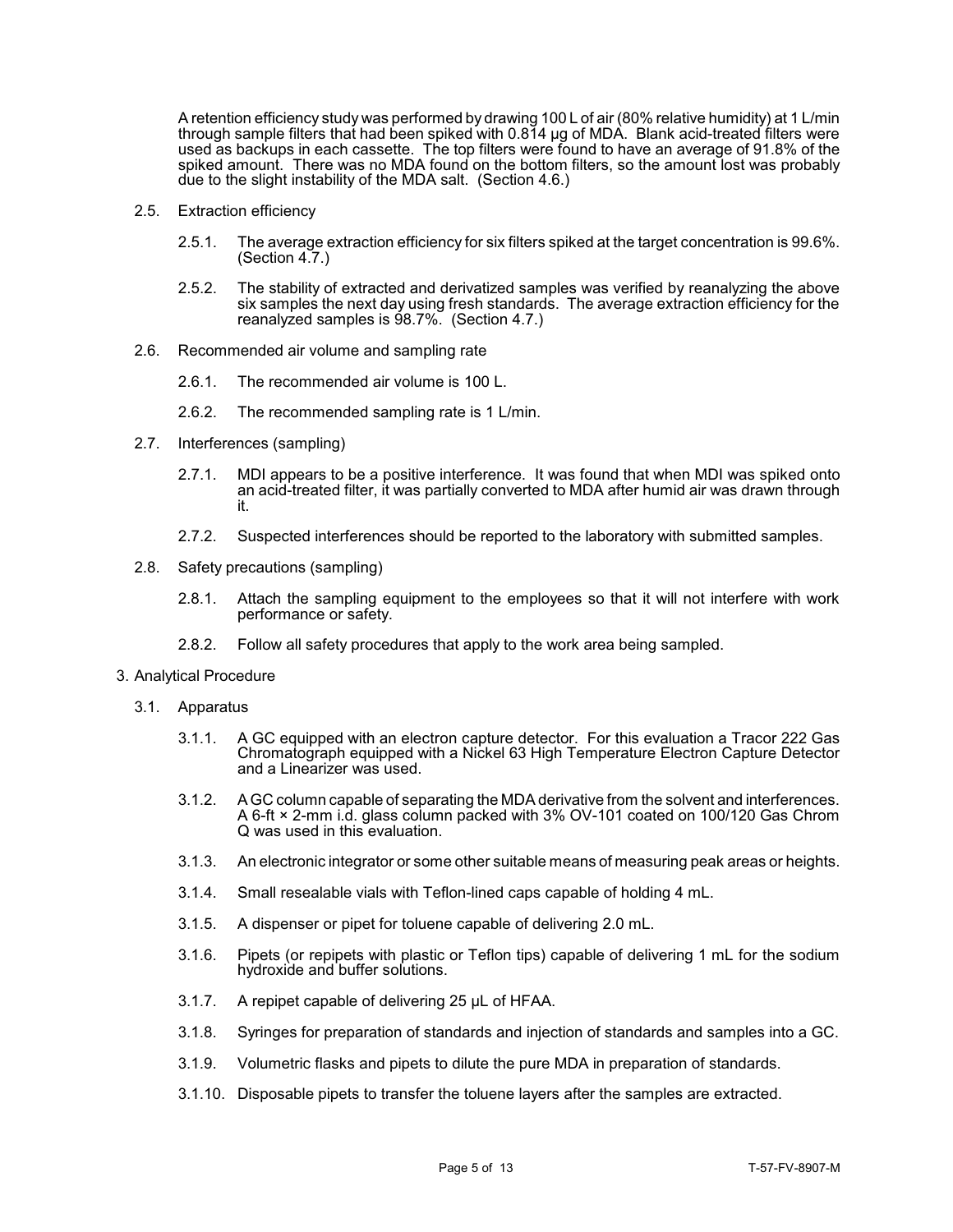# 3.2. Reagents

- 3.2.1. 0.5 N NaOH prepared from reagent grade NaOH.
- 3.2.2. Toluene, pesticide grade. Burdick and Jackson distilled in glass toluene was used.
- 3.2.3. Heptafluorobutyric acid anhydride (HFAA). HFAA from Pierce Chemical Company was used.
- 3.2.4. Phosphate buffer (pH 7.0), prepared from 136 g of potassium dihydrogen phosphate and 1 L of deionized water. The pH is adjusted to 7.0 with saturated sodium hydroxide solution.
- 3.2.5. 4,4'-Methylenedianiline (MDA), reagent grade.
- 3.3. Standard preparation
	- 3.3.1. Concentrated stock standards are prepared by diluting pure MDA with toluene. Analytical standards are prepared by injecting microliter amounts of diluted stock standards into vials that contain 2.0 mL of toluene.
	- 3.3.2. Twenty-five microliters of HFAA is added to each vial and the vials are capped and shaken for  $10 \text{ s}$ .
	- 3.3.3. After 10 min, 1 mL of buffer is added to each vial.
	- 3.3.4. The vials are recapped and shaken for 10 s.
	- 3.3.5. After allowing the layers to separate, aliquots of the toluene (upper) layers are removed with a syringe and analyzed by GC.
	- samples fall out of the range of prepared standards, additional standards must be prepared 3.3.6. Analytical standard concentrations should bracket sample concentrations. Thus, if to ascertain detector response.
- 3.4. Sample preparation
	- 3.4.1. The sample filters are received in vials containing deionized water.
	- 3.4.2. One milliliter of 0.5 N NaOH and 2.0 mL of toluene are added to each vial.
	- 3.4.3. The vials are recapped and shaken for 10 min.
	- 3.4.4. After allowing the layers to separate, approximately 1-mL aliquots of the toluene (upper) layers are transferred to separate vials with clean disposable pipets.
	- 3.4.5. The toluene layers are treated and analyzed as in sections 3.3.2. through 3.3.5.
- 3.5. Analysis
	- 3.5.1. GC conditions

| zone temperatures:               | 220°C (column)<br>$235^{\circ}$ C (injector)<br>335°C (detector)           |
|----------------------------------|----------------------------------------------------------------------------|
| gas flows, $Ar/CH4(95/5)$ :      | 28 mL/min (column)<br>40 mL/min (purge)                                    |
| injection volume:<br>column:     | $5.0 \mu L$<br>6 ft × 2-mm i.d. glass, 3% OV-101 on 100/120 Gas Chrom<br>Q |
| retention time:<br>chromatogram: | 3.5 min (MDA derivative)<br>Section 4.8.                                   |

3.5.2. Peak areas or heights are measured by an integrator or other suitable means.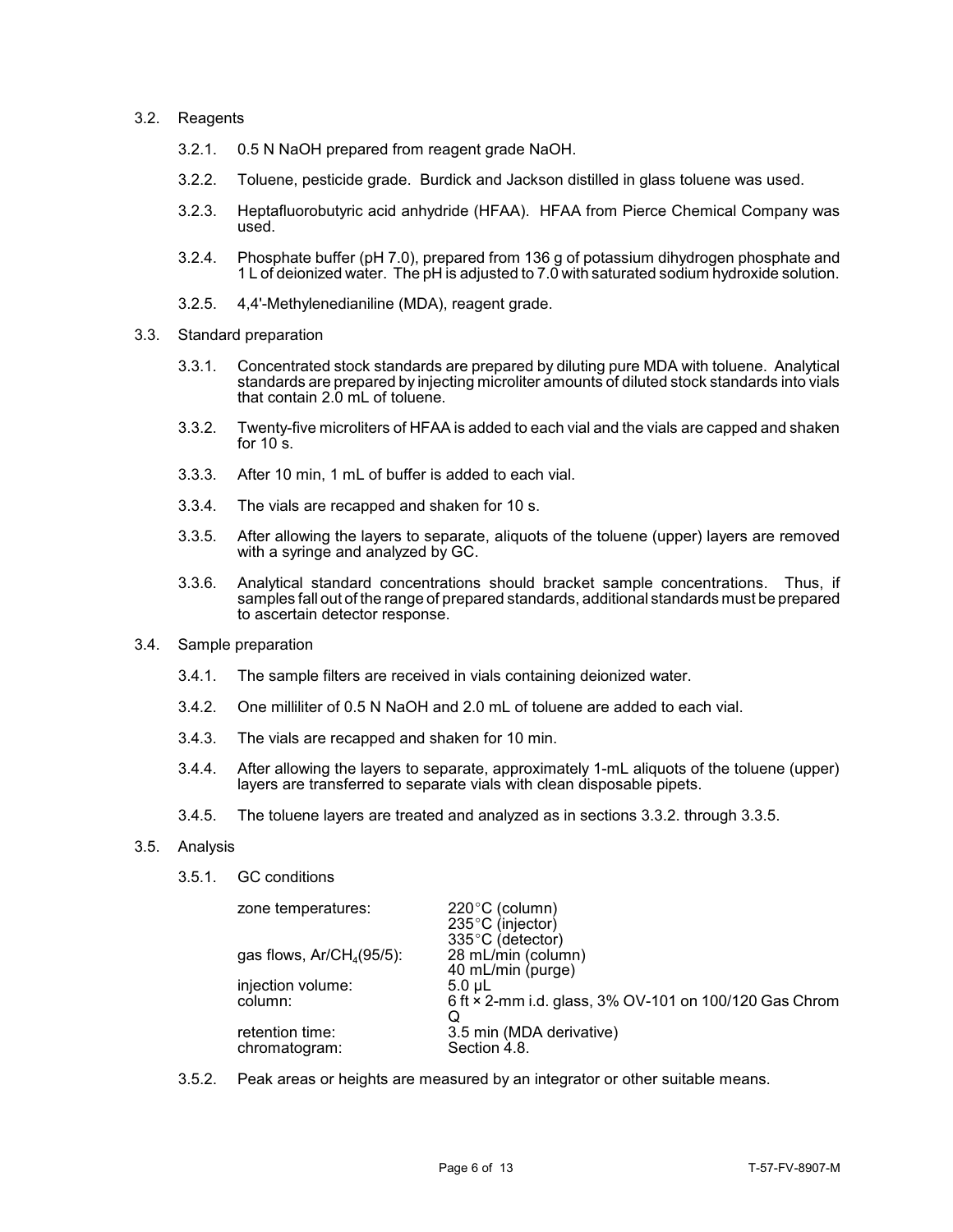- 3.5.3. A calibration curve is constructed by plotting response (peak areas or heights) of standard injections versus µg of MDA per sample. Sample concentrations must be bracketed by standards.
- 3.6. Interferences (analytical)
	- retention time as the HFAA derivative of MDA is a potential interference. Suspected 3.6.1. Any compound that gives an electron capture detector response and has the same general interferences reported to the laboratory with submitted samples by the industrial hygienist must be considered before samples are derivatized.
	- 3.6.2. GC parameters may be changed to possibly circumvent interferences.
	- 3.6.3. Retention time on a single column is not considered proof of chemical identity. Analyte identity should be confirmed by GC/MS if possible.
- 3.7. Calculations

 The analyte concentration for samples is obtained from the calibration curve in terms of micrograms of MDA per sample. The extraction efficiency is 100%. If any MDA is found on the blank, that amount is subtracted from the sample amounts. The air concentrations are calculated using the following formulae:

$$
\mu g /_{m^3} = \frac{(\mu g \text{ of MDA per sample}) \times 1000}{(\text{liters of air sampled})}
$$

$$
ppb = \frac{\binom{\mu g}{m^3}(24.46)}{198.3} = \binom{\mu g}{m^3}(0.1233)
$$

where  $24.46$  = molar volume (liters) at 25 $^{\circ}$ C and 760 mm Hg 198.3 = molecular weight of  $MDA$ 

- 3.8. Safety precautions (analytical)
	- 3.8.1. Avoid skin contact and inhalation of all chemicals.
	- 3.8.2. Restrict the use of all chemicals to a fume hood if possible.
	- 3.8.3. Wear safety glasses and a lab coat at all times while in the lab area.

# 4. Backup Data

4.1. Detection limit of the analytical procedure

 $\overline{\phantom{a}}$  a dilute standard equivalent to 1.3 ng of MDA per sample. This amount was judged to give a measurable response since the conventional means of determining the detection limit based on 5 The injection volume listed in the analytical procedure (5.0 µL) was used in the determination of the detection limit of the analytical procedure. The detection limit of 3.2 pg was determined by analyzing times the baseline noise was not possible because of interfering peaks. Shown in Figure 4.1. is a chromatogram of this analysis.

4.2. Detection limit of the overall procedure and reliable quantitation limit data

 measurable amount of derivative. Samples were prepared by injecting 8.1 ng of MDA onto six filters. This is equivalent to 10 ppt or 81 ng/m $^3$  for 100-L air samples. The samples were analyzed near 100% at this level, the reliable quantitation limit was taken to be the same as the detection limit The detection limit of the overall procedure is normally determined by analyzing filters spiked with a loading equivalent to the detection limit of the analytical procedure plus the amount expected to be lost due to incomplete recovery. Since there are more analytical interferences found in samples than standards, a larger amount of MDA had to be spiked onto the filters in order to obtain a after 100 L of air at 80% relative humidity had been drawn through them. Since the recovery was of the overall procedure.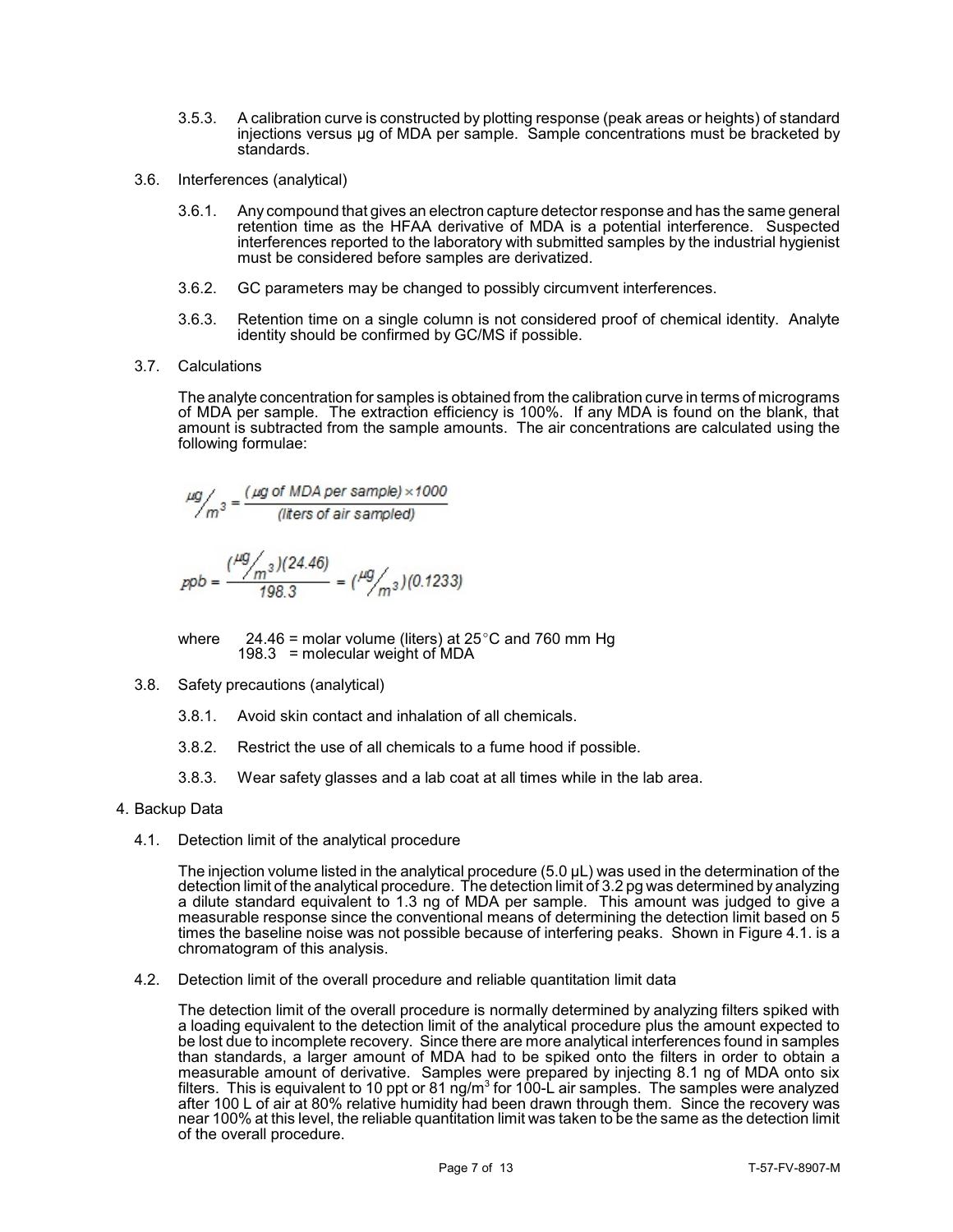| Detection Limit of the Overall<br>Procedure and Reliable Quantitation Limit Data |  |                |                   |  |
|----------------------------------------------------------------------------------|--|----------------|-------------------|--|
| sample no.                                                                       |  | z.<br>recovery | statistics        |  |
|                                                                                  |  | 90.1           |                   |  |
| 2                                                                                |  | 93.4           |                   |  |
| 3                                                                                |  | 87.9           | $\bar{X} = 90.3$  |  |
| 4                                                                                |  | 91.1           | 1.9<br>$SD =$     |  |
| 5                                                                                |  | 90.4           | $1.96$ SD = $3.7$ |  |
|                                                                                  |  | 88.8           |                   |  |

Table 4.2.

# 4.3. Sensitivity and Precision (analytical method only)

The sensitivity and precision of the analytical procedure were determined from multiple injections of analytical standards. These data are given in Table 4.3. and Figure 4.3.

| Table 4.3.<br>Sensitivity and Precision Data |               |                                                   |                    |  |
|----------------------------------------------|---------------|---------------------------------------------------|--------------------|--|
| x target conc.<br>ug/sample                  | 0.5x<br>0.407 | $1\times$<br>0.814                                | $2\times$<br>1.627 |  |
| ppb                                          | 0.50          | 1.00                                              | 2.01               |  |
| area                                         | 286134        | 549995                                            | 1162300            |  |
| counts                                       | 286479        | 549924                                            | 1134140            |  |
|                                              | 290451        | 530925                                            | 1126760            |  |
|                                              | 282307        | 511480                                            | 1198810            |  |
|                                              | 281069        | 568540                                            | 1192670            |  |
|                                              | 285986        | 560580                                            | 1089170            |  |
| $\overline{\textbf{X}}$                      | 285404        | 545241                                            | 1150640            |  |
| <b>SD</b>                                    | 3343          | 20820                                             | 42057              |  |
| CV                                           | 0.012         | 0.038                                             | 0.037              |  |
| $\bar{CV} = 0.030$                           |               | Response = $699800$ area units per $\mu$ g/sample |                    |  |

# Table 4.3.

# 4.4. Storage test

 drawer at ambient temperature. Six samples, three from refrigerated and three from ambient storage, were analyzed in 3-day intervals over a period of 15 days. The results are given in Table Storage samples were generated by spiking 36 filters with 3.6 µL of 0.226 µg/µL MDA (0.814 µg). Thirty liters of 80% relative humidity air were then drawn through each filter. Within 1 h, the filters were transferred to scintillation vials, each containing 2 mL of deionized water. Six samples were analyzed immediately, fifteen were stored in a refrigerator at 2  $^\circ$ C, and fifteen were stored in a closed 4.4. and Figures 4.4.1. and 4.4.2.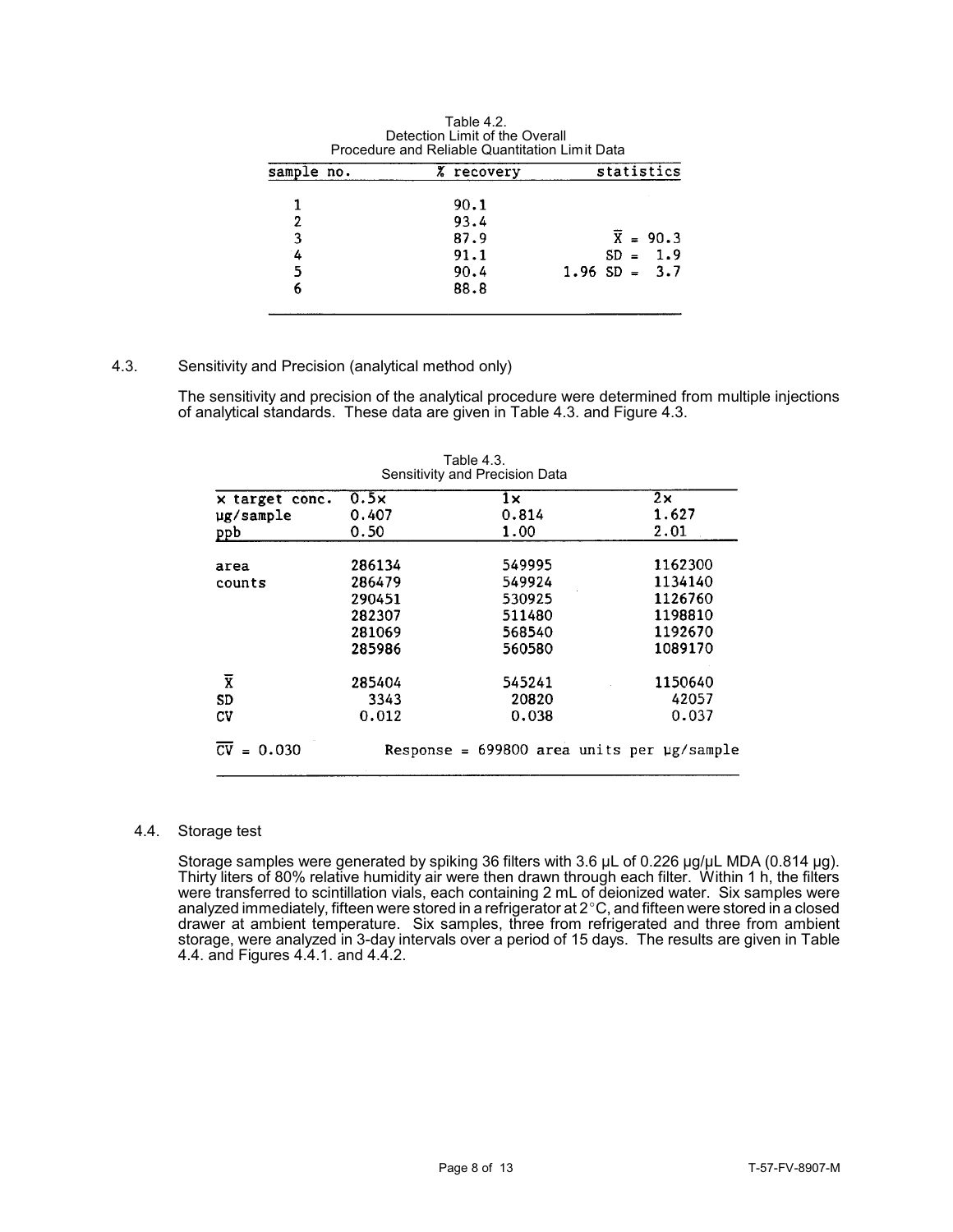|              |                | Storage rests     |      |            |                   |      |
|--------------|----------------|-------------------|------|------------|-------------------|------|
| storage time | % recovery     |                   |      |            |                   |      |
| (days)       | (refrigerated) |                   |      |            | (ambient)         |      |
| 0            |                | 89.6 92.3 104.4   |      |            | 89.6 92.3 104.4   |      |
| 0            |                | 103.6 107.8 103.3 |      |            | 103.6 107.8 103.3 |      |
| 3            | 96.1           | 90.5              | 90.8 | 90.0       | 85.6              | 92.9 |
| 6            | 76.1           | 90.2              | 99.1 | 80.2       | 82.0              | 73.7 |
| 9            | 82.7           | 81.9              | 89.4 | $82.7 - -$ |                   | 74.1 |
| 12           | 87.9           | 92.2              | 97.5 | 84.5       | 85.3              | 81.4 |
| 15           | 94.4           | 93.9              | 97.5 | 88.6       | 77.0              | 92.2 |

Table 4.4. Storage Tests

# 4.5. Reproducibility data

  $\overline{a}$ Six samples were prepared by injecting microliter quantities of an MDA standard onto acid-treated filters. The samples were analyzed by a chemist unassociated with this evaluation. The results are given in Table 4.5.

| Table 4.5.<br>Reproducibility |                                              |                                              |                                              |  |
|-------------------------------|----------------------------------------------|----------------------------------------------|----------------------------------------------|--|
| sample no.                    | ug found                                     | ug expected                                  | % found                                      |  |
| 2<br>3<br>4<br>5<br>6         | 1.20<br>0.44<br>0.55<br>1.09<br>0.60<br>0.43 | 1.36<br>0.45<br>0.68<br>1.36<br>0.68<br>0.45 | 88.2<br>97.8<br>80.9<br>80.1<br>88.2<br>95.6 |  |
|                               |                                              |                                              | X<br>88.5<br>$\equiv$<br>7.3<br>$SD =$       |  |

#### 4.6 Retention efficiency data

j j j Six filters were liquid spiked with 0.814  $\mu$ g of MDA. The filters were assembled into cassettes using acid-treated filters instead of backup pads. The filters were analyzed after 100 L of humid air (80% relative humidity) had been drawn through them at 1 L/min. There was no MDA found on any of the backup filters. The results for the spiked filters are given in Table 4.6.

| Table 4.6.<br><b>Retention Efficiency Data</b> |                                                    |  |                                              |  |  |
|------------------------------------------------|----------------------------------------------------|--|----------------------------------------------|--|--|
| sample no.                                     | ug found                                           |  | % found                                      |  |  |
| 1<br>2<br>3<br>4<br>5<br>6                     | 0.744<br>0.774<br>0.721<br>0.746<br>0.747<br>0.750 |  | 91.4<br>95.1<br>88.6<br>91.6<br>91.8<br>92.1 |  |  |
|                                                |                                                    |  | $\bar{x} = 91.8$                             |  |  |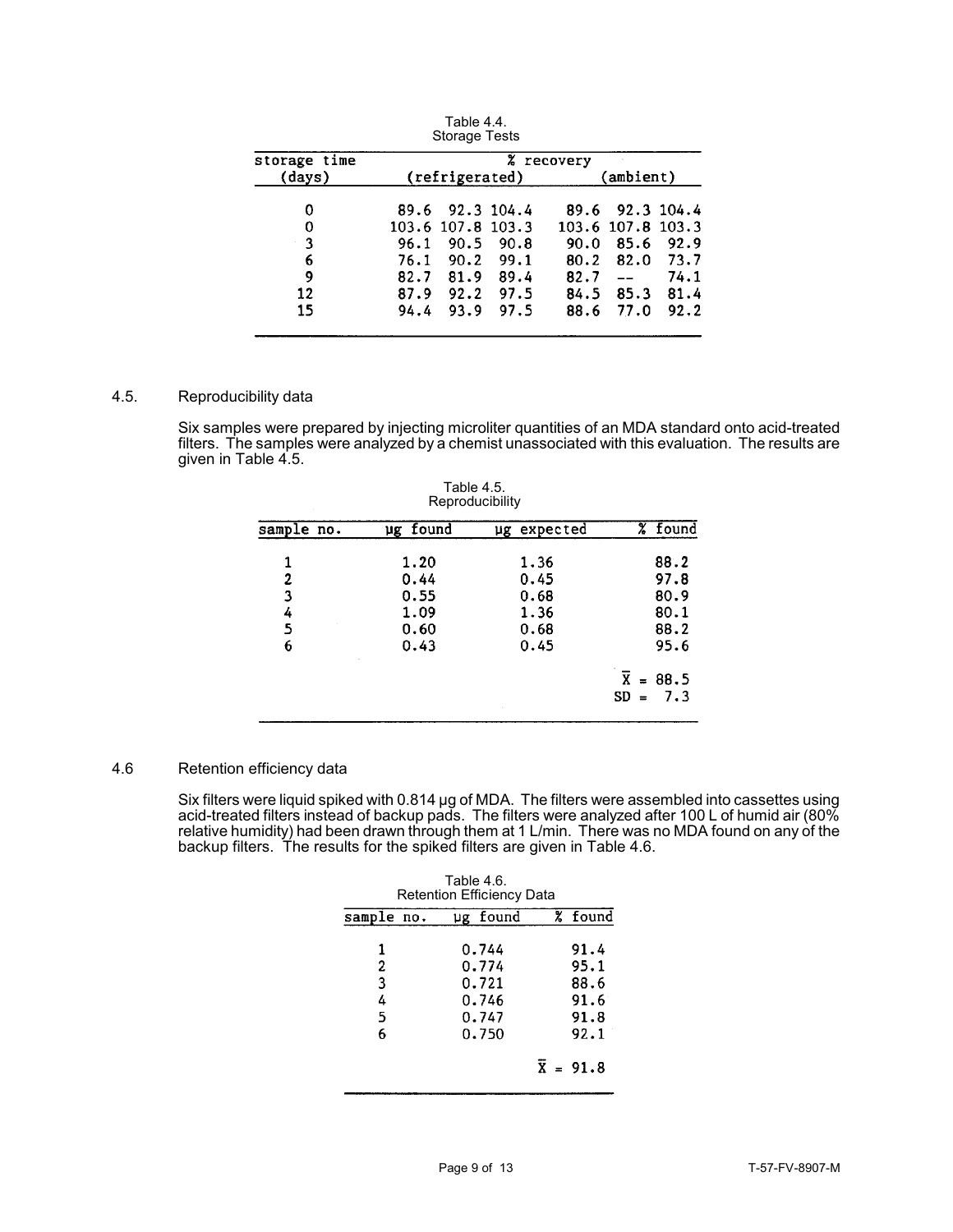# 4.7. Extraction efficiency data

 $\overline{\phantom{a}}$ Six sample filters were each spiked with 0.814 µg of MDA and analyzed to determine the extraction efficiency. To determine the stability of extracted and derivatized samples, these same six samples were reanalyzed with fresh standards after 24 h.

| Table 4.7.<br><b>Extraction Efficiency Data</b> |                                                 |                                                |                                      |  |  |
|-------------------------------------------------|-------------------------------------------------|------------------------------------------------|--------------------------------------|--|--|
| sample no.                                      |                                                 |                                                |                                      |  |  |
|                                                 | 102.8<br>100.5<br>94.4<br>99.2<br>103.2<br>97.2 | 102.3<br>99.6<br>96.3<br>101.9<br>98.3<br>93.6 |                                      |  |  |
|                                                 | 99.6                                            | 98.7                                           |                                      |  |  |
|                                                 |                                                 |                                                | reanalyzed after 24 h<br>% extracted |  |  |

# 4.8. Chromatogram

 A chromatogram is shown in Figure 4.8. The chromatogram is from a 5.0-µL injection of a standard equivalent to 0.814 µg per sample. This concentration is equal to 1.0 ppb for a 100-L air sample.



Figure 1.1.4. Structural formula of 4,4' methylenedianiline.



Figure 4.1. Detection limit chromatogram.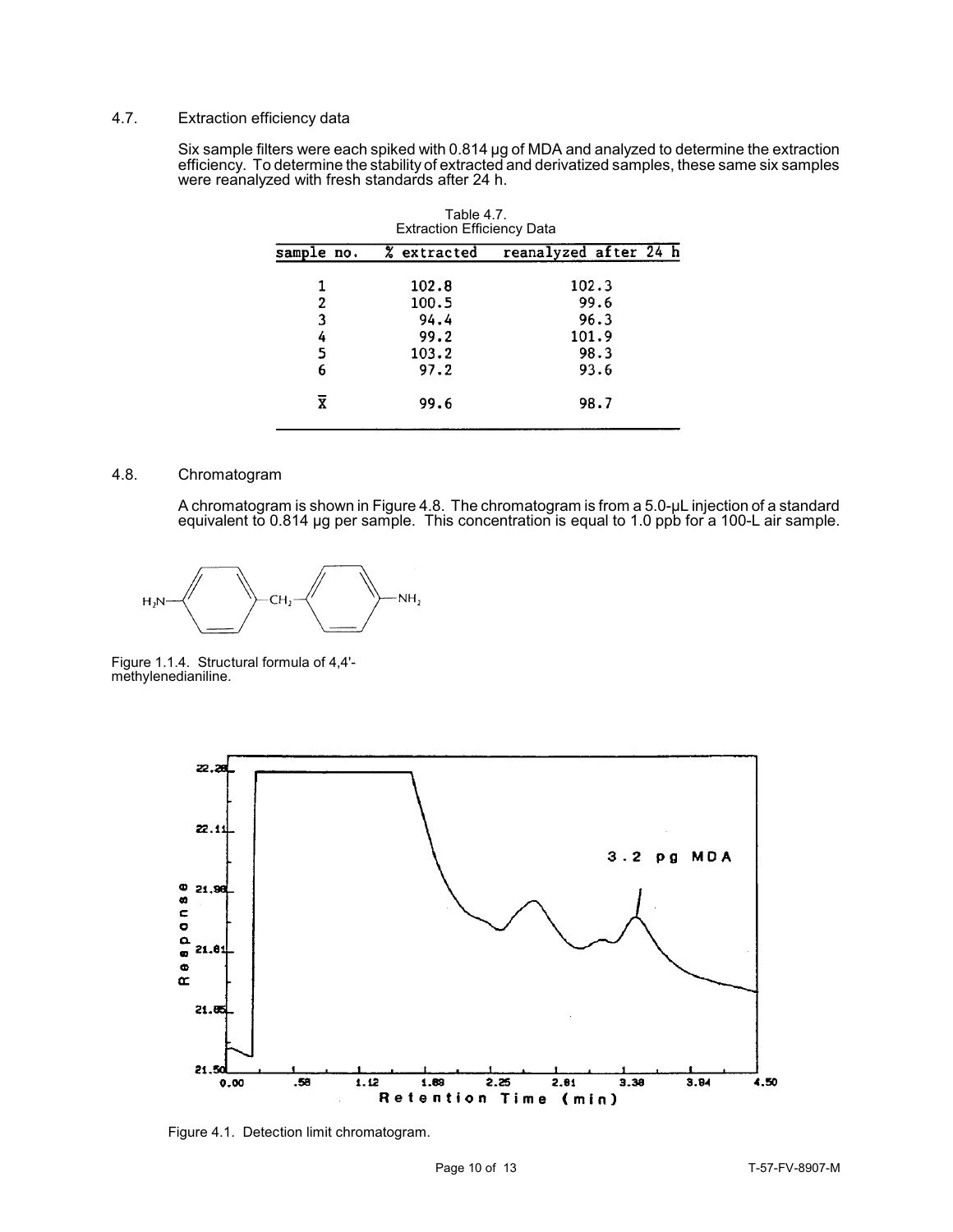

Figure 4.3. Sensitivity.



Figure 4.4.1. Refrigerated storage samples.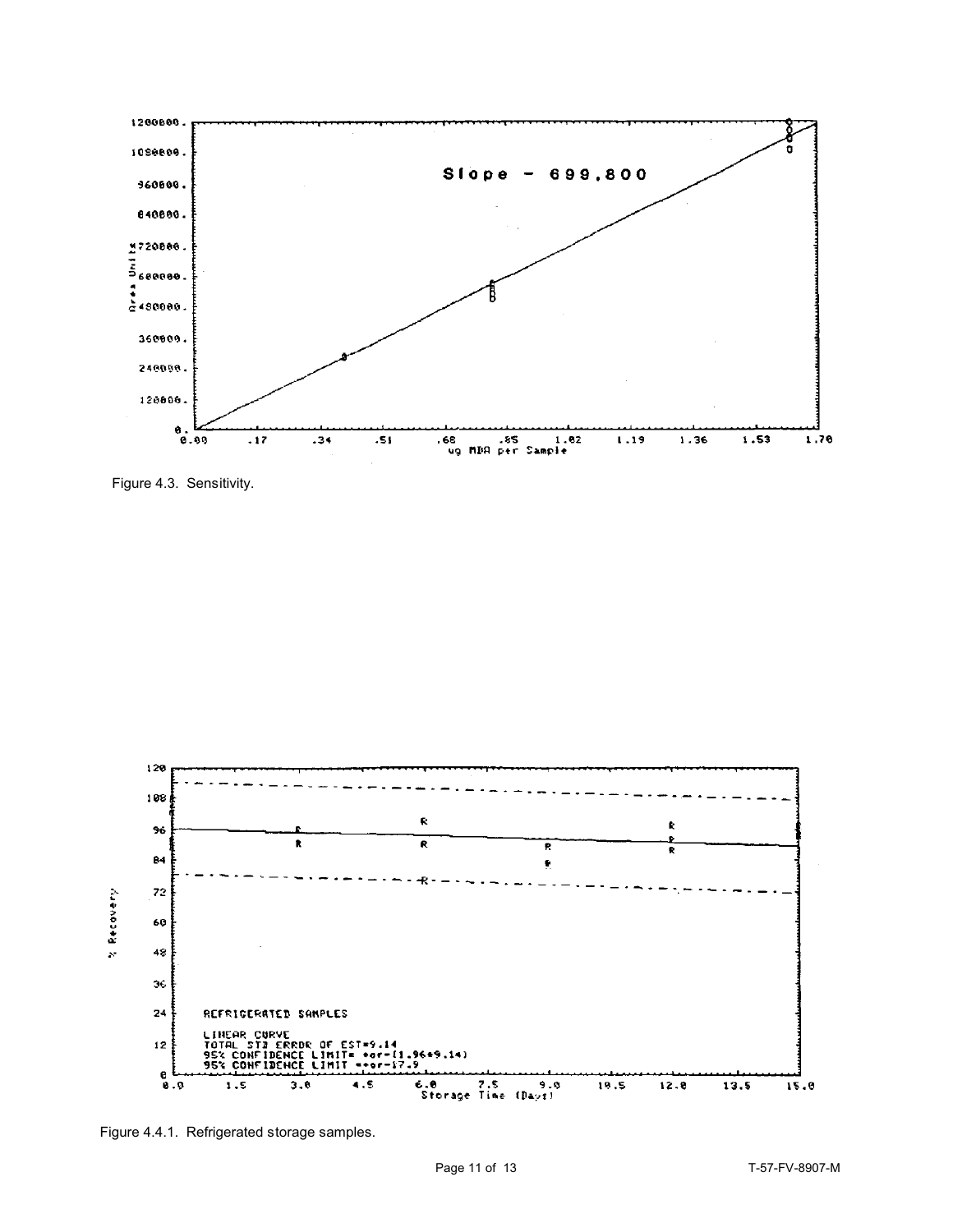

Figure 4.4.2. Ambient storage samples.



Figure 4.8. Chromatogram of a standard.